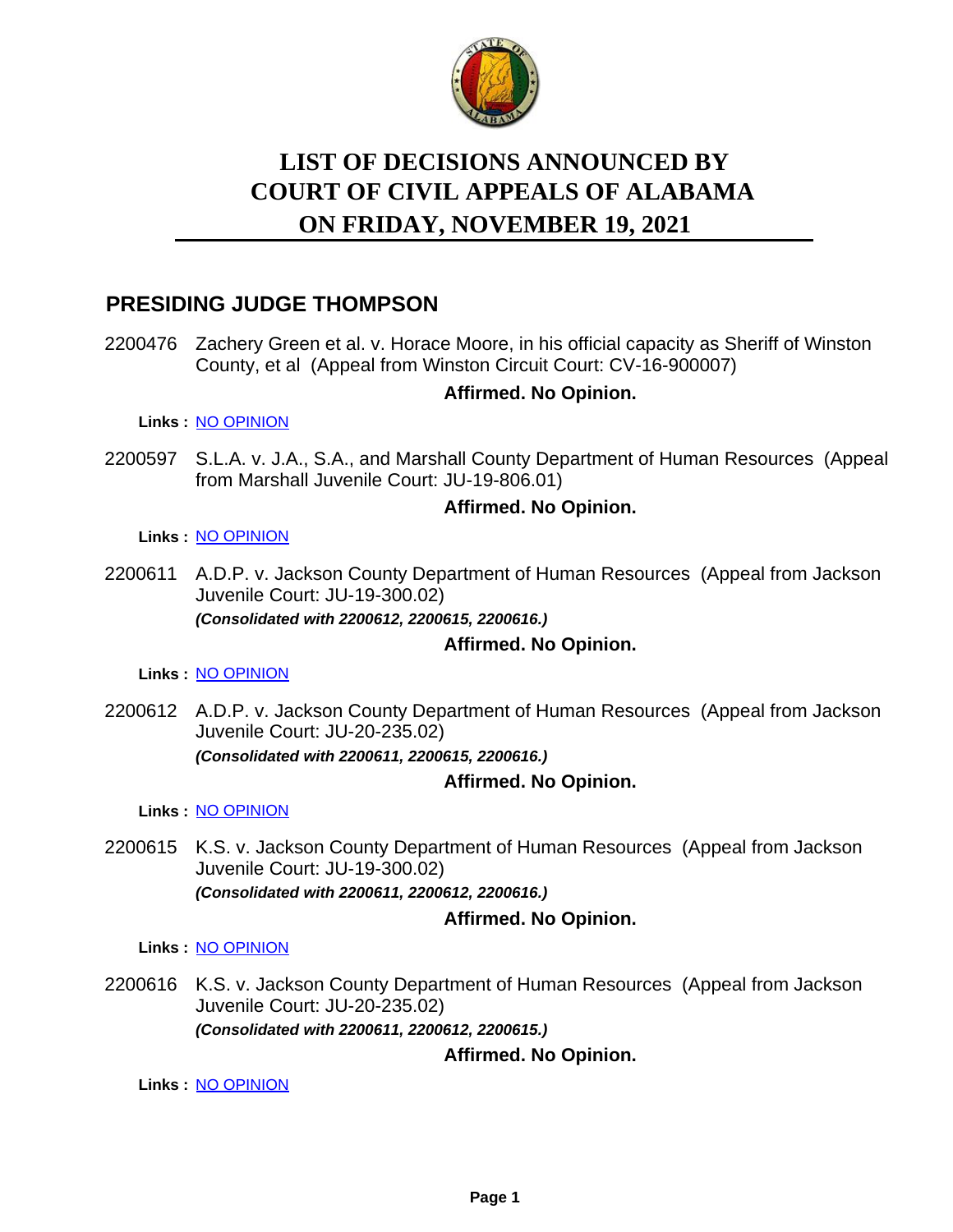# **JUDGE MOORE**

2200425 Sandra Callahan Corriveau v. Roger Emile Corriveau (Appeal from Bibb Circuit Court: DR-16-900004)

## **Reversed And Remanded With Instructions.**

**Links :** [OPINION](https://acis.alabama.gov/displaydocs.cfm?no=1108220&event=6720J5C51)

2200554 SanBar, LLC v. Baldwin County Public Health Department (Appeal from Baldwin Circuit Court: CV-20-900431)

#### **Affirmed. No Opinion.**

**Links :** [NO OPINION](https://acis.alabama.gov/displaydocs.cfm?no=1108229&event=6720J5DKN)

# **JUDGE EDWARDS**

2200225 Dennis Farrar v. Jeannine M. Farrar (Appeal from Baldwin Circuit Court: DR-19-900032)

#### **Affirmed. No Opinion.**

**Links :** [NO OPINION](https://acis.alabama.gov/displaydocs.cfm?no=1108224&event=6720J5CJI)

# **JUDGE HANSON**

2190645 Gary Duane Johnson v. Susan Elizabeth Johnson (Appeal from Barbour Circuit Court: DR-18-900031.01)

#### **Affirmed. No Opinion.**

**Links :** [NO OPINION](https://acis.alabama.gov/displaydocs.cfm?no=1108223&event=6720J5CG0)

2200403 Jonathan C. Powell v. Heather C. Grubbs (Appeal from Montgomery Circuit Court: DR-18-900470)

#### **Affirmed. No Opinion.**

**Links :** [NO OPINION](https://acis.alabama.gov/displaydocs.cfm?no=1108225&event=6720J5CN7)

2200509 Mikka Johnson and Sadai Johnson v. Portia Coleman Brown and Samuel Bernard Brown (Appeal from Lowndes Circuit Court: CV-20-900059)

**Affirmed.**

**Links :** [OPINION](https://acis.alabama.gov/displaydocs.cfm?no=1108221&event=6720J5C9T)

2200416 K.W. v. Coosa County Department of Human Resources (Appeal from Coosa Juvenile Court: JU-19-28.02) *(Consolidated with 2200417, 2200418.)*

**Affirmed. No Opinion.**

**Links :** [NO OPINION](https://acis.alabama.gov/displaydocs.cfm?no=1108226&event=6720J5CQF)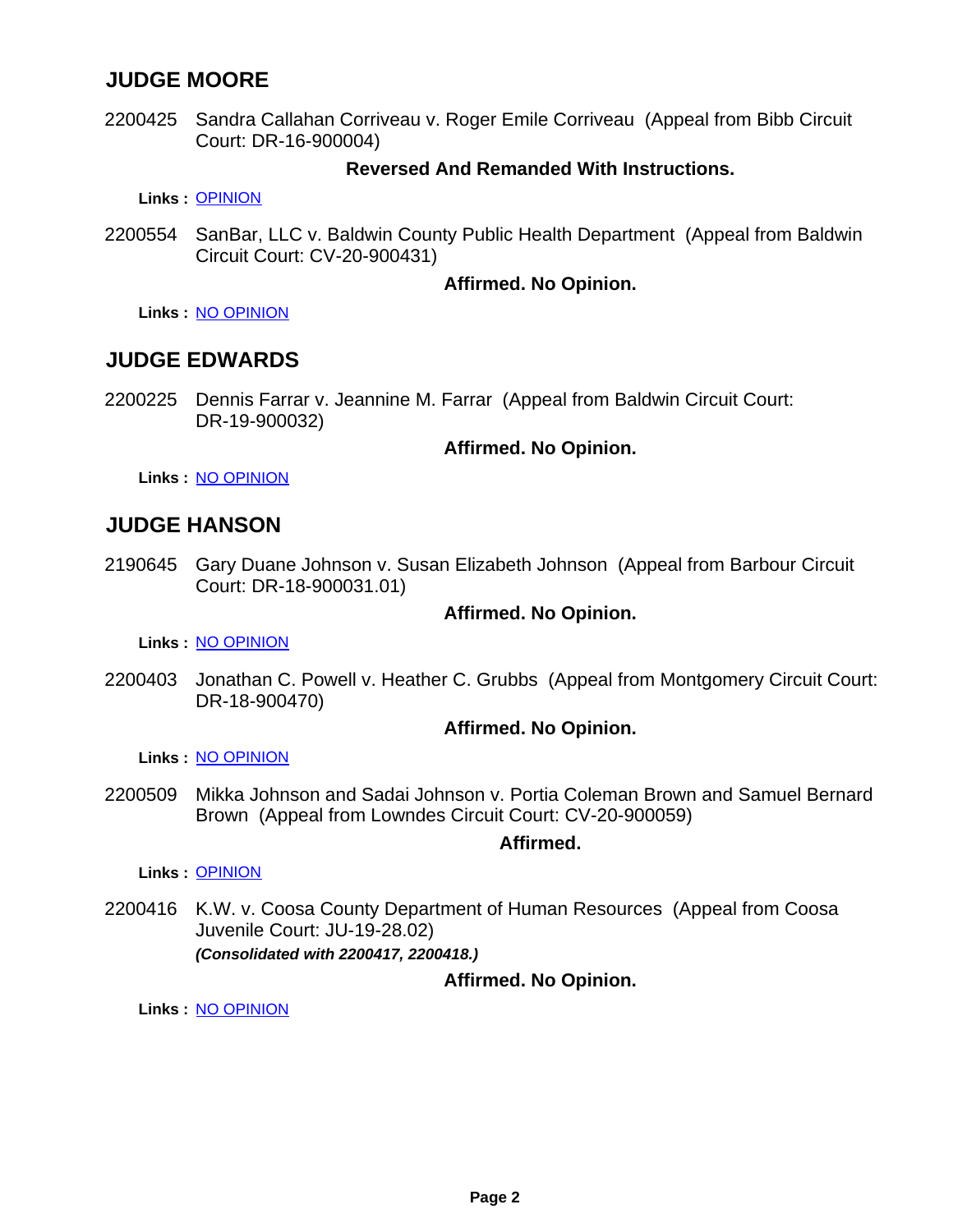2200417 K.W. v. Coosa County Department of Human Resources (Appeal from Coosa Juvenile Court: JU-19-29.02) *(Consolidated with 2200416, 2200418.)*

## **Affirmed. No Opinion.**

**Links :** [NO OPINION](https://acis.alabama.gov/displaydocs.cfm?no=1108226&event=6720J5CQF)

2200418 K.W. v. Coosa County Department of Human Resources (Appeal from Coosa Juvenile Court: JU-19-30.02) *(Consolidated with 2200416, 2200417.)*

### **Affirmed. No Opinion.**

**Links :** [NO OPINION](https://acis.alabama.gov/displaydocs.cfm?no=1108226&event=6720J5CQF)

# **JUDGE FRIDY**

2200524 State of Alabama v. Ryan Orlando (Appeal from Tuscaloosa Circuit Court: CV-16-901286)

### **Appeal Dismissed.**

**Links :** [OPINION](https://acis.alabama.gov/displaydocs.cfm?no=1108222&event=6720J5CCX)

2200530 S.M.K. v. Morgan County Department of Human Resources (Appeal from Morgan Juvenile Court: JU-17-374.03) *(Consolidated with 2200531.)*

#### **Affirmed. No Opinion.**

**Links :** [NO OPINION](https://acis.alabama.gov/displaydocs.cfm?no=1108228&event=6720J5D7L)

2200531 S.M.K. v. Morgan County Department of Human Resources (Appeal from Morgan Juvenile Court: JU-17-375.03) *(Consolidated with 2200530.)*

# **Affirmed. No Opinion.**

**Links :** [NO OPINION](https://acis.alabama.gov/displaydocs.cfm?no=1108228&event=6720J5D7L)

2200650 S.H.F. v. R.H. and Tuscaloosa County Department of Human Resources (Appeal from Tuscaloosa Juvenile Court: JU-12-236.08) *(Consolidated with 2200651, 2200652, 2200653.)*

# **Affirmed. No Opinion.**

**Links :** [NO OPINION](https://acis.alabama.gov/displaydocs.cfm?no=1108232&event=6720J5DTW)

2200651 S.H.F. v. R.H. and Tuscaloosa County Department of Human Resources (Appeal from Tuscaloosa Juvenile Court: JU-12-237.08) *(Consolidated with 2200650, 2200652, 2200653.)*

# **Affirmed. No Opinion.**

**Links :** [NO OPINION](https://acis.alabama.gov/displaydocs.cfm?no=1108232&event=6720J5DTW)